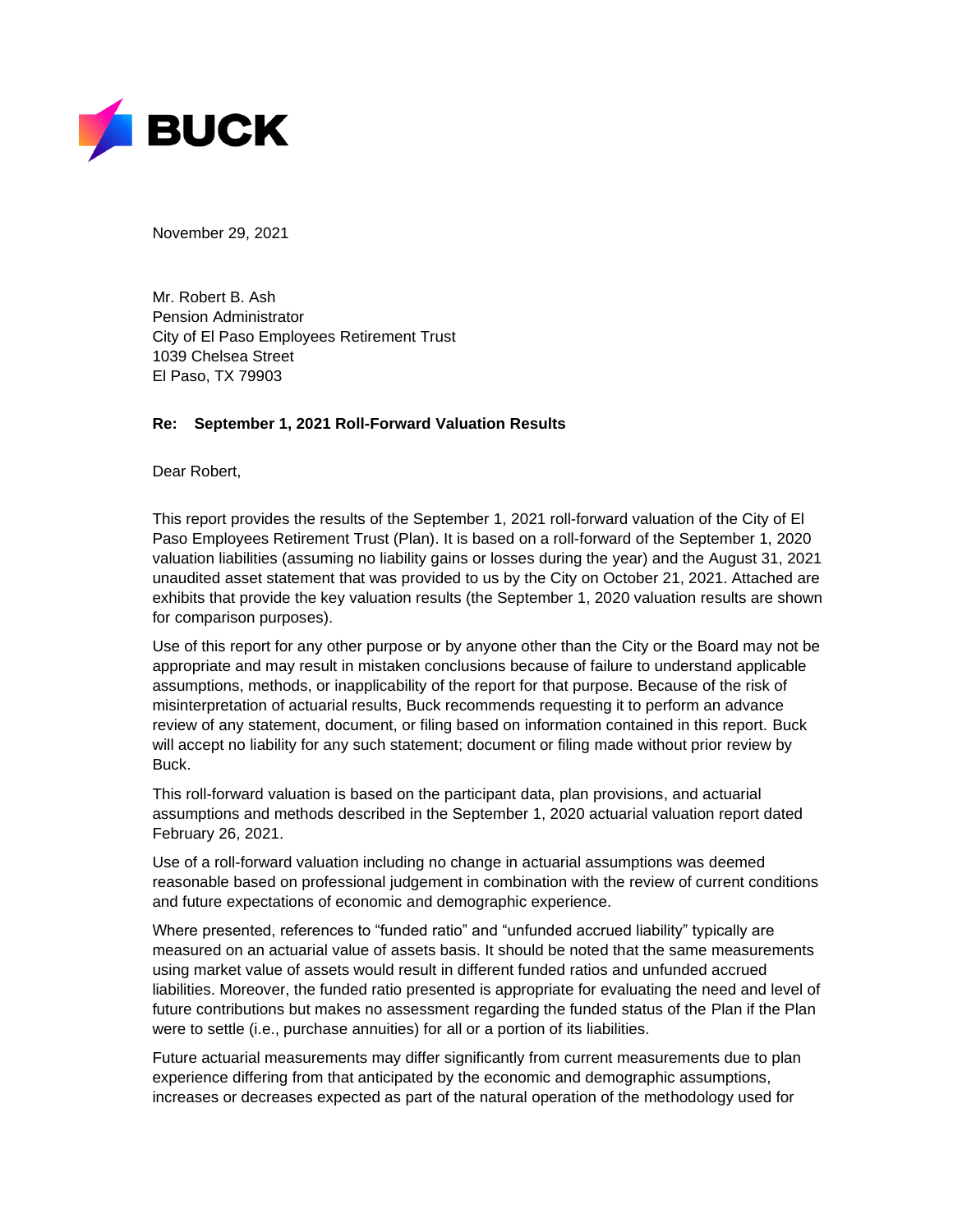these measurements, and changes in plan provisions or applicable law. An analysis of the potential range of such future differences is beyond the scope of this valuation.

Under ASOP 51, the actuary is required to identify, but not necessarily quantify, risks that, in his/her professional judgment, may reasonably be anticipated to significantly affect the Plan's future financial condition.

Under ASOP 51, risk is defined as the potential of actual future measurements deviating from expected future measurements resulting from actual future experience deviating from actuarially assumed experience.

The more significant risk factors affecting the future funded status and contribution rates of the Plan are described below<sup>1</sup>:

1. Investment Risk - The potential that future investment returns will be different than the current assumption of 7.25%. Plan costs are very sensitive to the market return. If market returns are lower than the assumed rate of return on assets, future costs will increase.

2. Contribution Risk - Under the El Paso City Municipal Code, the City contributes 14.05% of pay each year and active members contribute 8.95% of pay each year. The Actuarially Determined Contribution (ADC) for the plan year beginning September 1, 2021 is 10.30% of pay (excluding active member contributions). The ADC is currently less than the fixed City contribution rate of 14.05%. This should be monitored closely to ensure the contributions to the Plan do not fall below the ADC. If this were to happen, the liabilities of the Plan would grow faster than Plan assets, which would cause the unfunded liability and ADC to increase over time.

3. Longevity Risk - The potential that mortality rates of plan participants will be different than assumed. The mortality assumption includes an assumption for future mortality improvement. If participants live longer than the life expectancies predicted by the baseline mortality table and mortality improvement scale, benefits will be paid over a longer period of time than expected, which will lead to increases in liabilities and costs.

4. Other Demographic Risk - The potential that demographic experience patterns (especially retirement and turnover) will be different than assumed. If participants retire earlier than expected based on the retirement assumption, or lower turnover leads to more participants receiving benefits than expected, future liabilities and costs will increase.

5. Other Risks - Payroll does not grow as expected, thereby increasing future Actuarially Determined Contribution rates.

Actuarial Standard of Practice No. 56 ("ASOP 56") provides guidance to actuaries when performing actuarial services with respect to designing, developing, selecting, modifying, using, reviewing, or evaluating models. Buck uses third-party software in the performance of annual actuarial valuations and projections. The model is intended to calculate the liabilities associated with the provisions of the plan using data and assumptions as of the measurement date under the funding rules specified in this report. The output from the third-party vendor software is used as input to an internally developed model that applies applicable funding rules and policies to the liabilities derived and other inputs, such as plan assets and contributions, to generate many of the

<sup>1</sup> Please see Schedule D of the September 1, 2020 actuarial valuation report for additional details regarding ASOP 51.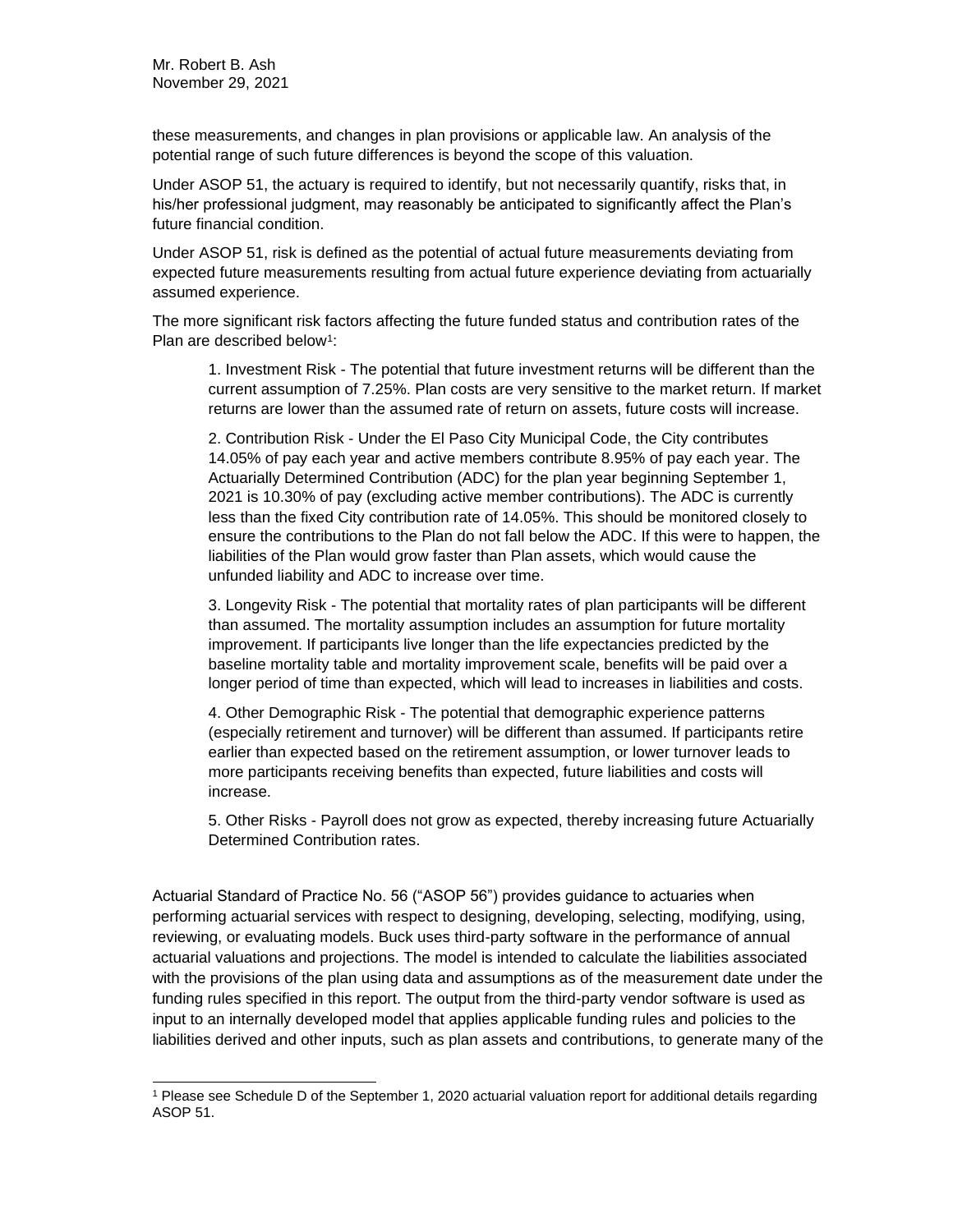Mr. Robert B. Ash November 29, 2021

exhibits found in this report. Buck has an extensive review process whereby the results of the liability calculations are checked using detailed sample output, changes from year to year are summarized by source, and significant deviations from expectations are investigated. Other outputs and the internal model are similarly reviewed in detail and at a high level for accuracy, reasonability and consistency with prior results. Buck also reviews the third-party model when significant changes are made to the software. The review is performed by experts within the company who are familiar with applicable funding rules as well as the manner in which the model generates its output. If significant changes are made to the internal model, extra checking and review are completed. Significant changes to the internal model that are applicable to multiple clients are generally developed, checked and reviewed by multiple experts within the company who are familiar with the details of the required changes.

This report was prepared under our supervision and in accordance with all applicable Actuarial Standards of Practice. We are Fellows of the Society of Actuaries, Enrolled Actuaries, Members of the American Academy of Actuaries and Fellows of the Conference of Consulting Actuaries. We meet the Qualification Standards of the American Academy of Actuaries to render the actuarial opinions contained herein.

We are available to discuss this report with you at your convenience. David can be reached at (602) 803-6174 and Beth can be reached at (208) 724-5297.

Sincerely,

Buck Global, LLC (Buck)

 $Q(X)$ 

David J. Kershner, FSA, EA, MAAA, FCA Elizabeth Wiley, FSA, EA, MAAA, FCA Principal **Senior Consultant** 

Elizabeth Q. Wiley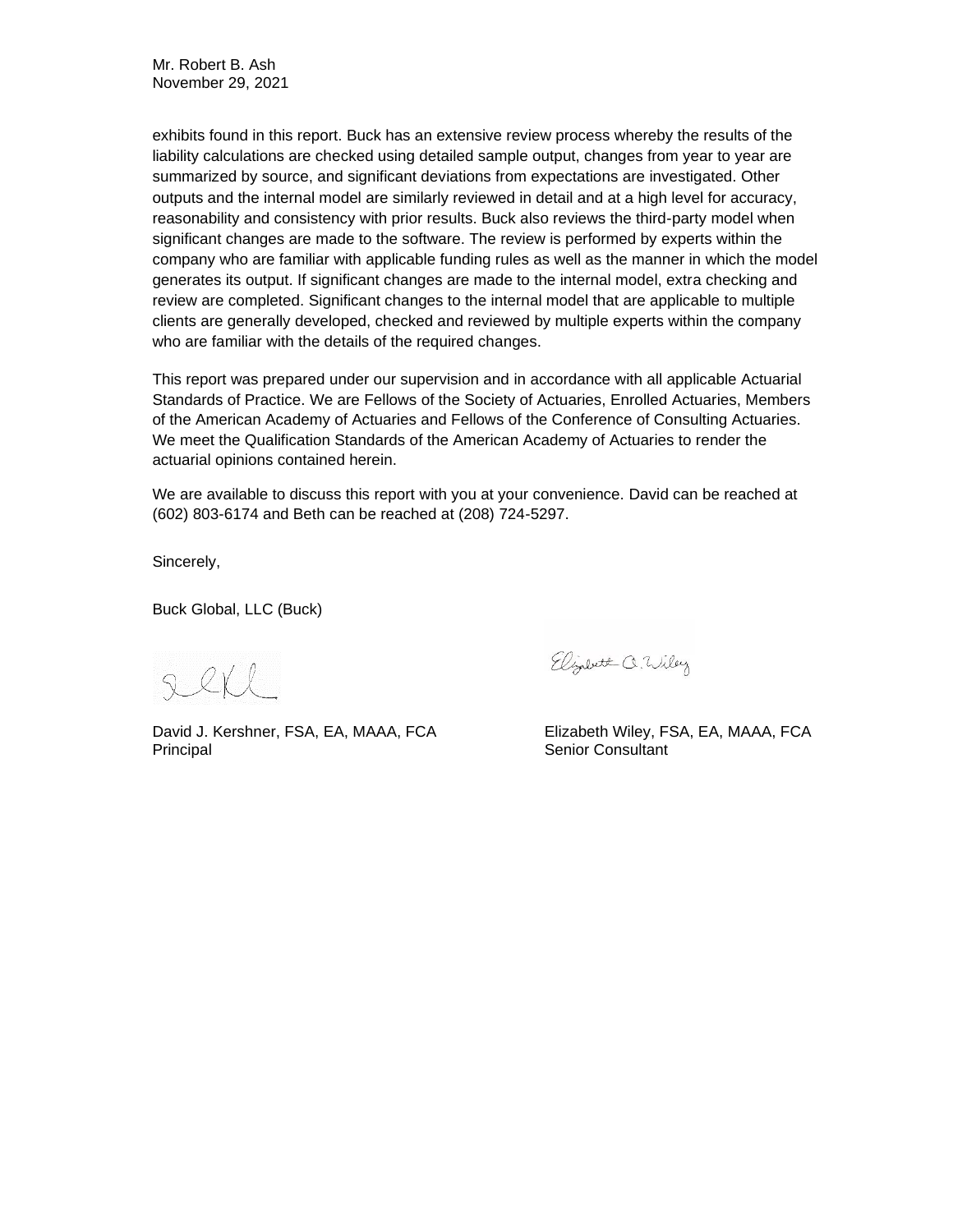## **Contents**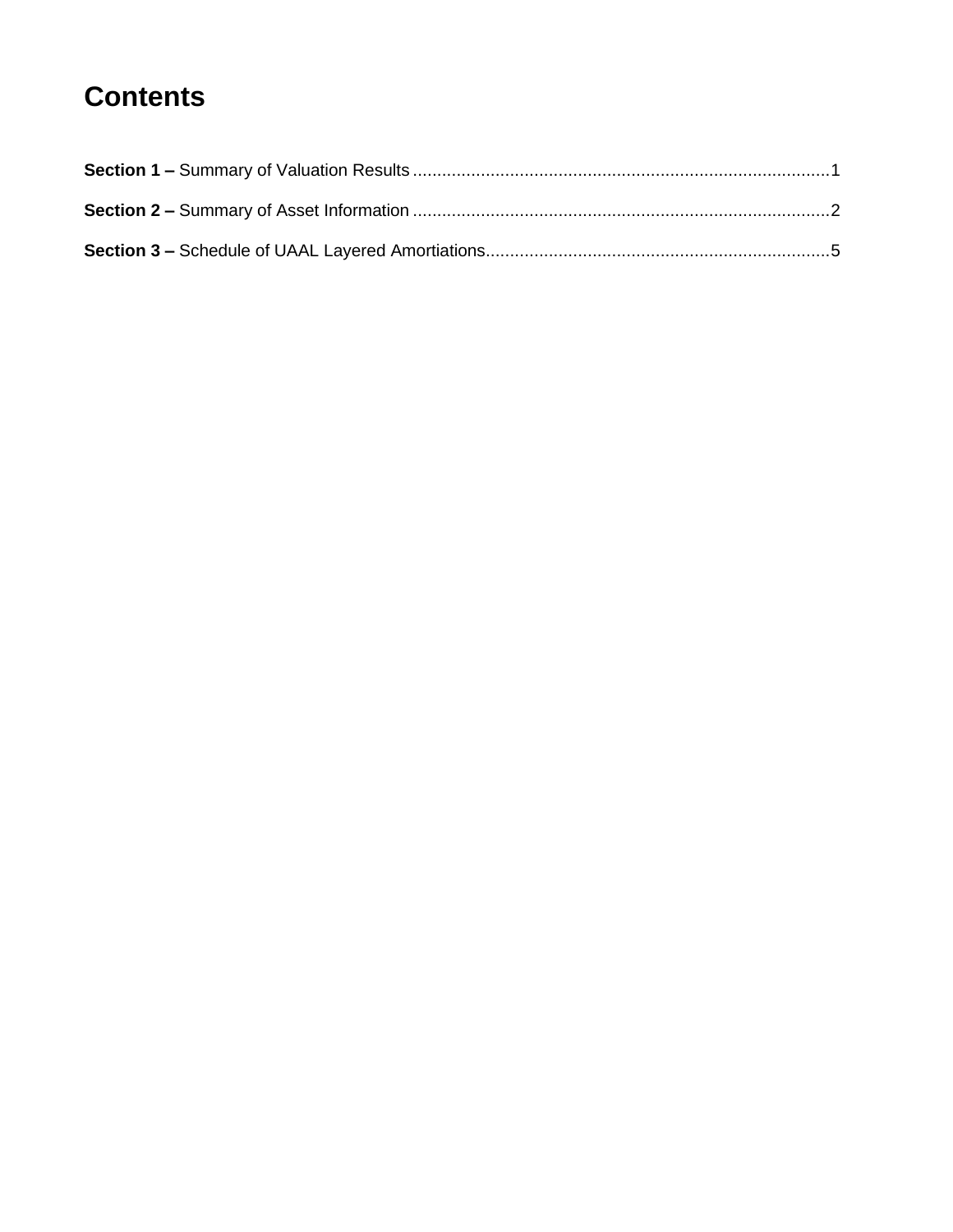| Section 1 – Summary of Valuation Results |
|------------------------------------------|
|------------------------------------------|

|                                                | September 1, 2021 | September 1, 2020   |
|------------------------------------------------|-------------------|---------------------|
| Membership <sup>1</sup>                        |                   |                     |
| Active                                         |                   | 4,304               |
| Terminated with deferred benefits <sup>2</sup> |                   | 162                 |
| Retired paid from Plan <sup>3</sup>            |                   | 3,476               |
| Compensation                                   |                   |                     |
| Total (excluding 4% overtime load)             | \$171,985,126     | \$<br>167,790,367   |
| Average                                        | \$39,959          | \$<br>38,985        |
| Assets                                         |                   |                     |
| Market value                                   | \$1,028,462,335   | \$<br>877,989,396   |
| Actuarial value                                | 923,281,180<br>\$ | \$<br>867,570,209   |
| <b>Valuation Results</b>                       |                   |                     |
| Actuarial Accrued Liability (AAL)              | \$1,108,078,648   | 1,085,022,171<br>\$ |
| Actuarial Value of Assets (AVA)                | 923,281,180<br>\$ | \$<br>867,570,209   |
| Funded Ratio (AVA/AAL)                         | 83.3%             | 80.0%               |
| Unfunded Actuarial Accrued Liability (UAAL)    | 184,797,468<br>\$ | \$<br>217,451,962   |
| <b>UAAL Funding Period</b>                     | 13 years          | 16 years            |
| 25-year Funding Cost for the City              | 10.30%            | 11.52%              |

<sup>1</sup> Census data as of July 1 preceding valuation date. Census data was not collected for the September 1, 2021 roll-forward valuation.

 $2$  Excludes terminated members entitled to refunds of contributions paid after July 1.

 $3$  Excludes retirees for whom annuities were purchased from Prudential, but whose cost-of-living increases are paid by the Plan.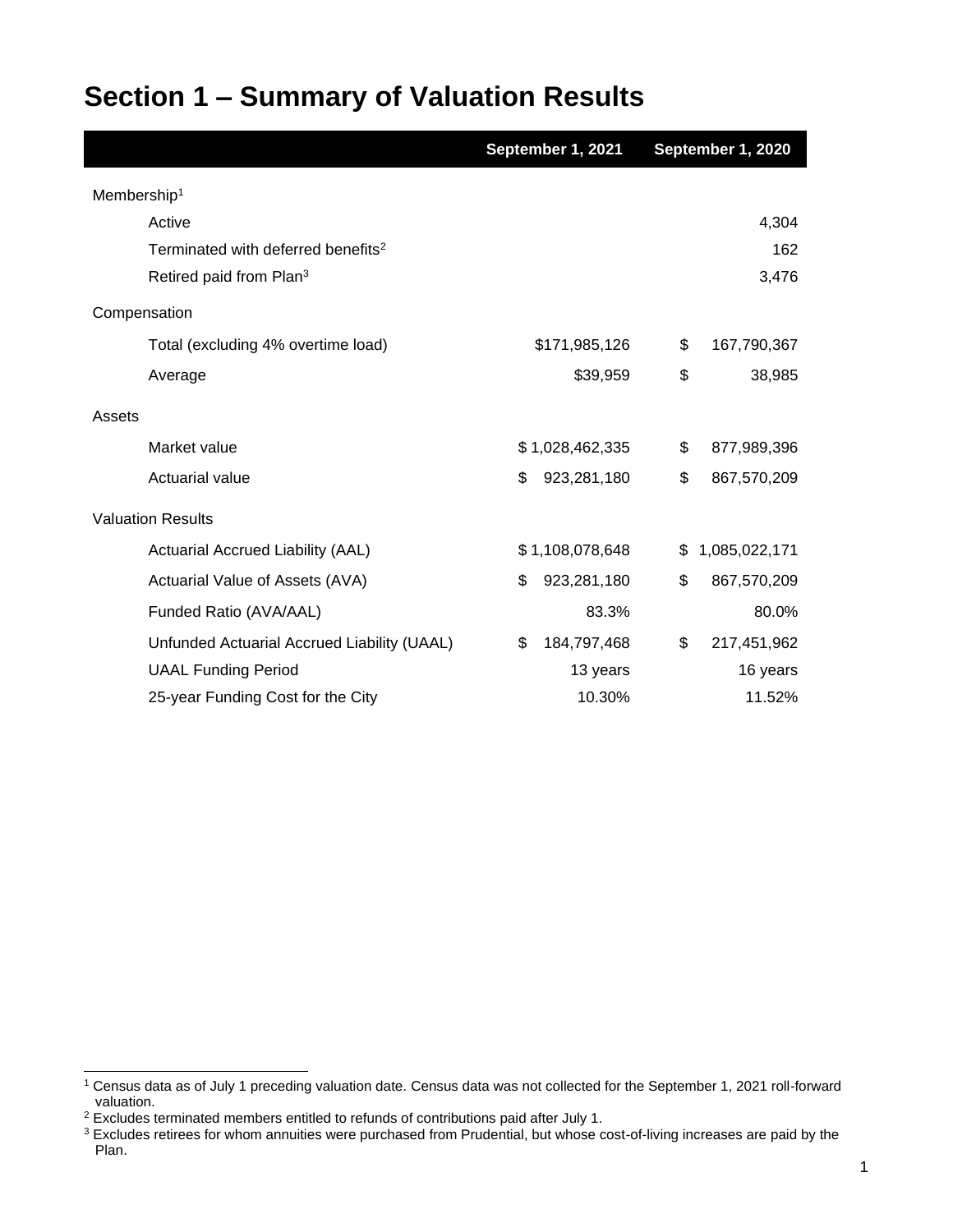# **Section 2 – Summary of Asset Information**

### **Reconciliation of Plan Assets**

|    |                                                  | <b>Period Ending</b>   |                 |    |                        |  |
|----|--------------------------------------------------|------------------------|-----------------|----|------------------------|--|
|    |                                                  | <b>August 31, 2021</b> |                 |    | <b>August 31, 2020</b> |  |
| 1. | Market value of assets at beginning of period    | \$                     | 877,989,396     | \$ | 802,755,755            |  |
| 2. | Contributions                                    |                        |                 |    |                        |  |
|    | City<br>a.                                       | \$                     | 25,416,971      | \$ | 26,687,855             |  |
|    | Member<br>b.                                     |                        | 14,905,816      |    | 14,722,926             |  |
|    | Total<br>C.                                      | \$                     | 40,322,787      | \$ | 41,410,781             |  |
| 3. | Benefit payments and refunds                     |                        | (75, 230, 941)  |    | (70, 376, 992)         |  |
| 4. | Investment earnings (net of investment expenses) |                        | 190,067,092     |    | 106,338,762            |  |
| 5. | Administrative expenses                          |                        | (4,685,999)     |    | (2, 138, 910)          |  |
| 6. | Market value of assets at end of period          |                        | \$1,028,462,335 | \$ | 877,989,396            |  |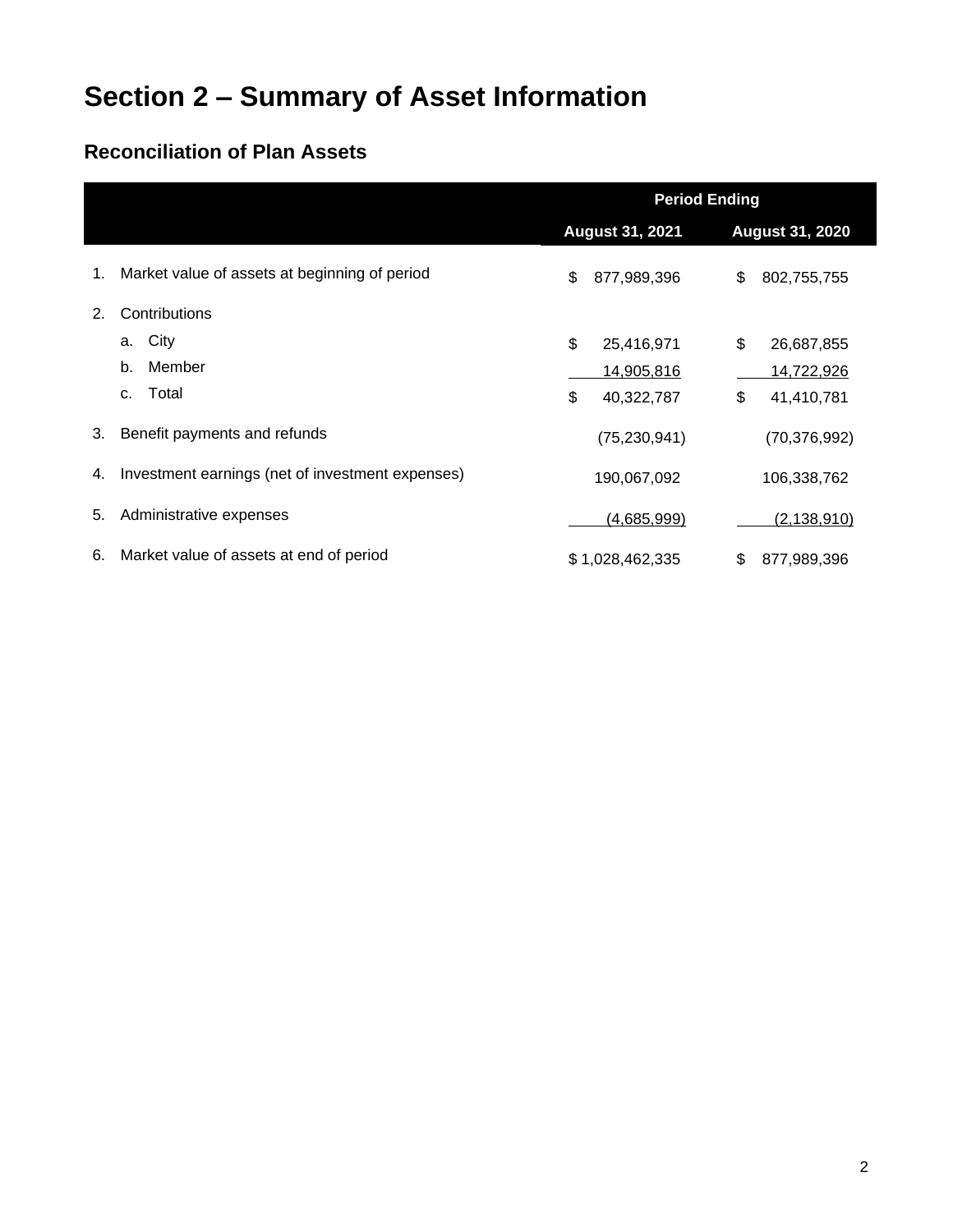# **Section 2 – Summary of Asset Information (continued)**

### **Determination of Investment Earnings to be Deferred**

|    |                                             | <b>Period Ending</b>   |                |    |                        |  |  |
|----|---------------------------------------------|------------------------|----------------|----|------------------------|--|--|
|    |                                             | <b>August 31, 2021</b> |                |    | <b>August 31, 2020</b> |  |  |
| 1. | Market value at beginning of period         | \$                     | 877,989,396    | \$ | 802,755,755            |  |  |
| 2. | Cash flows                                  |                        |                |    |                        |  |  |
|    | City contributions<br>a.                    | \$                     | 25,416,971     | \$ | 26,687,855             |  |  |
|    | Member contributions<br>b.                  |                        | 14,905,816     |    | 14,722,926             |  |  |
|    | Benefit payments<br>c.                      |                        | (71, 426, 654) |    | (66, 639, 726)         |  |  |
|    | Refunds<br>d.                               |                        | (3,804,287)    |    | (3,737,266)            |  |  |
|    | Total<br>е.                                 | \$                     | (34,908,154)   | \$ | (28,966,211)           |  |  |
| 3. | Weighted cash flows<br>$(2e \times 50\%)$   | \$                     | (17, 454, 077) | \$ | (14, 483, 106)         |  |  |
| 4. | Assets available $(1 + 3)$                  | \$                     | 860,535,319    | \$ | 788,272,649            |  |  |
| 5. | Assumed investment return rate              |                        | 7.25%          |    | 7.50%                  |  |  |
| 6. | Expected net return (4 x 5)                 | \$                     | 62,388,811     | \$ | 59,120,449             |  |  |
| 7. | Actual net return                           |                        |                |    |                        |  |  |
|    | Total investment return<br>a.               | \$                     | 190,067,092    | \$ | 106,338,762            |  |  |
|    | Administrative expenses<br>b.               |                        | (4,685,999)    |    | (2, 138, 910)          |  |  |
|    | Net return<br>c.                            | \$                     | 185,381,093    | \$ | 104,199,852            |  |  |
| 8. | Gain/(loss) subject to deferral<br>(7c - 6) | \$                     | 122,992,282    | \$ | 45,079,403             |  |  |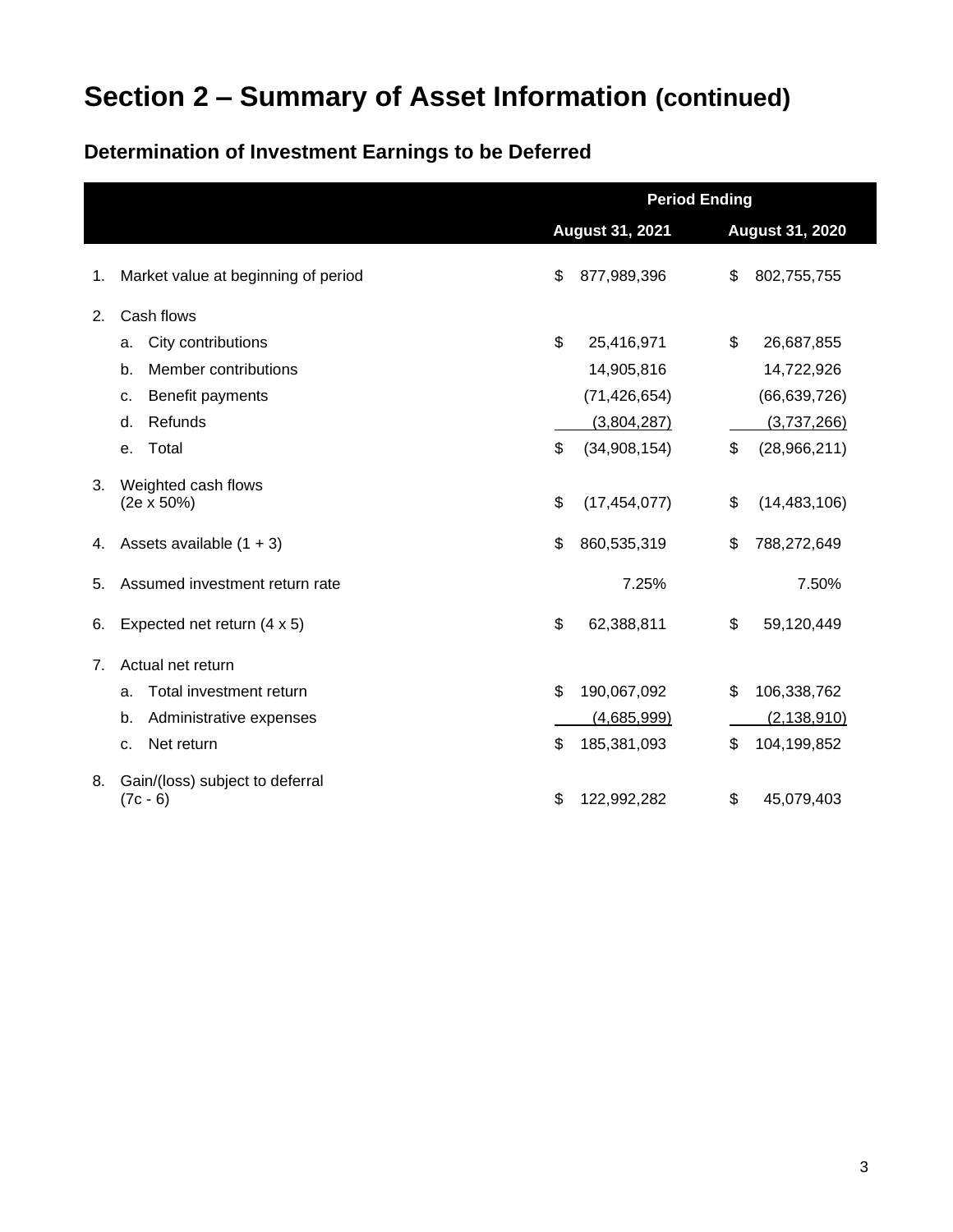# **Section 2 – Summary of Asset Information (continued)**

#### **Calculation of Actuarial Value of Assets**

- 1. Market value of assets as of August 31, 2021 \$ 1,028,462,335
	-

2. Deferral amounts

|                                                                   | <b>Total Gain/(Loss)</b><br><b>Percent Deferred</b><br>Year |    |             | <b>Deferral Amount</b> |    |                |
|-------------------------------------------------------------------|-------------------------------------------------------------|----|-------------|------------------------|----|----------------|
|                                                                   | 2020-2021                                                   | \$ | 122.992.282 | 80%                    | \$ | 98,393,826     |
|                                                                   | 2019-2020                                                   |    | 45,079,403  | 60%                    |    | 27,047,642     |
| 40%<br>2018-2019<br>(53, 796, 523)                                |                                                             |    |             |                        |    | (21, 518, 609) |
|                                                                   | 2017-2018                                                   |    | 6,291,481   | 20%                    |    | 1,258,296      |
| Total                                                             |                                                             |    |             |                        |    | 105,181,155    |
| Actuarial value of assets as of September 1, 2021 $(1 – 2)$<br>3. |                                                             |    |             |                        | \$ | 923,281,180    |